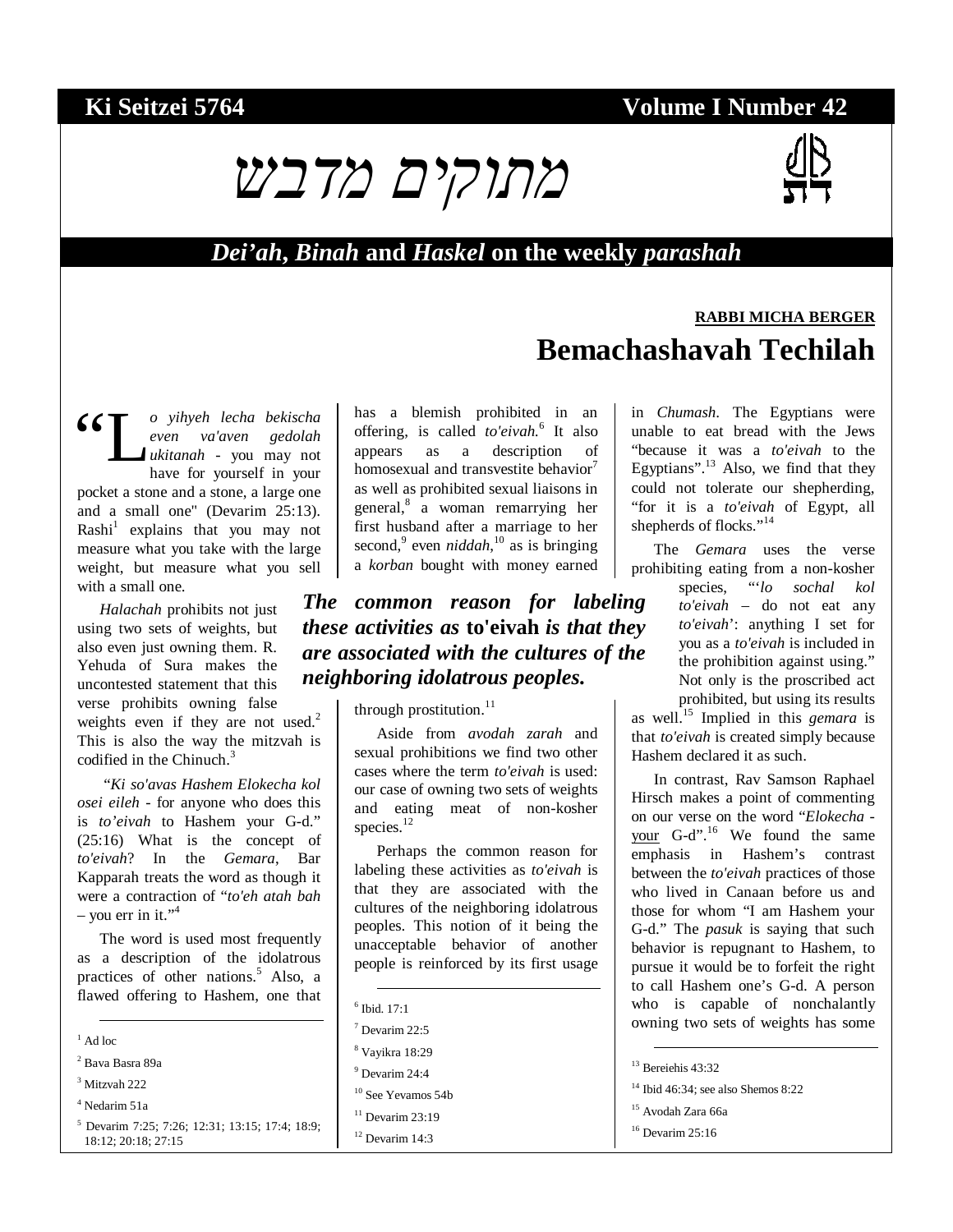# **2** *Mesukim Midevash*

other source of values as primary in his life. In contrast to the *Gemara*, this implies that Hashem finds the practice repugnant and therefore declares it *to'eivah.*

The contrast centers around a question Plato raises in one of his dialogues. He has the neophyte Euthyphro speak of "piety" to Socrates. Socrates replies with this challenge: "Is what is pious pious because the gods love it, or do the gods love it because it is pious?"<sup>17</sup> As observant Jews we must ask, "Do the *mitzvos* define piety for no reason other than His choosing to command them, or did Hashem choose these particular *mitzvos* because they define piety?"

What is the source of morality? The problem is that if we say that there is no further reason beyond Hashem's choice, then we are saying Hashem arbitrarily told us to do one set of things and not another. Can value be nothing more than the product of Divine whim? It there really no more fundamental reason why Hashem chose "Do not murder" instead of "Kill!"? On the other hand, if there is an overarching definition of

17 Euthyphro 10a-11b

good and evil to which Hashem conformed, then we have placed something "over" Him, something to which He is subject.

*Something which is to'eivah therefore defies G-d's purpose in two ways. First, the one who embraces* **to'eivah** *denies His being the primary source of our values. Second, G-d's declaration is a warning to avoid that which would harm our ability to accomplish our goals as a people.*

> A resolution to this paradox is that Plato presents us with a false dichotomy: either there is a reason for one thing being pious and another not, or there is no reason at all. However, G-d had a purpose for creating the universe, which in turn gives a means for ranking our actions. Moral actions are those that further His purpose, immoral actions are ones that are counter to them. In this way, morality is both a product of Divine Will not imposed from without, and yet not simply capricious.

> Similarly, we are now asking, is a thing a *to'eivah* because Hashem declared it as such, or is there an underlying concept of *to'eivah* that

motivates the characterization? As the Torah writes, the concept of *to'eivah*  revolves around our being Hashem's Chosen People. "Therefore you shall

keep My charge, to refrain from doing these *to'eivah*  laws which were done before you, and do not make yourselves *tamei* through them; I am Hashem your G-d."<sup>18</sup>

At this point, our definitions of *to'eivah* converge. Yes, it is a term denoting the unacceptable elements of another culture. With respect to the Jewish

People, our accepting Hashem as our G-d defines the culture. Something which is *to'eivah* therefore defies His purpose in two ways. First, as Rav Hirsch writes on our *pasuk*, the one who embraces *to'eivah* denies His being the primary source of our values. It violates His declaration of it being *to'eivah*, and thereby our mission to be His people. Second, the relationship is reciprocal. Hashem's declaration is purposive; it is a warning to avoid that which would harm our ability to accomplish our goals as a people.

18 Vayikra 18:30

ast week we started looking at developing *hargashah*, a feeling of where one stands, and an internalized, heartfelt awareness of the gap between that and where one ought to be. It is through *hargashah* that one is motivated to change – certainly a timely concern as we get closer to Rosh Hashanah and Yom Kippur. But *hargashah* is even more fundamental than that. One of the L

# **RABBI MICHA BERGER Bakeish Shalom & Sefasai Tiftach**

attributes by which our forefathers were great was their mastery of *hargashah*.

Chazal teach that the *avos* observed the entire Torah, even though it was not yet given.<sup>1</sup> Rav Chaim Volozhiner explains how they were able to do so:

*Not that they were commanded, and did such from the perspective of law. For if so, they could not have been relying (G-d forbid) on their knowledge and insight, when they understood according to the root of their souls what was necessary for them to do and change even the smallest detail of Hashem's* mitzvos*.* 

 <sup>1</sup> Yoma 28b; Bereishis Rabbah ch. 22; Bamidbar Rabbah ch. 14; Tanchuma Behar; Midrash Tehillim ch. 1.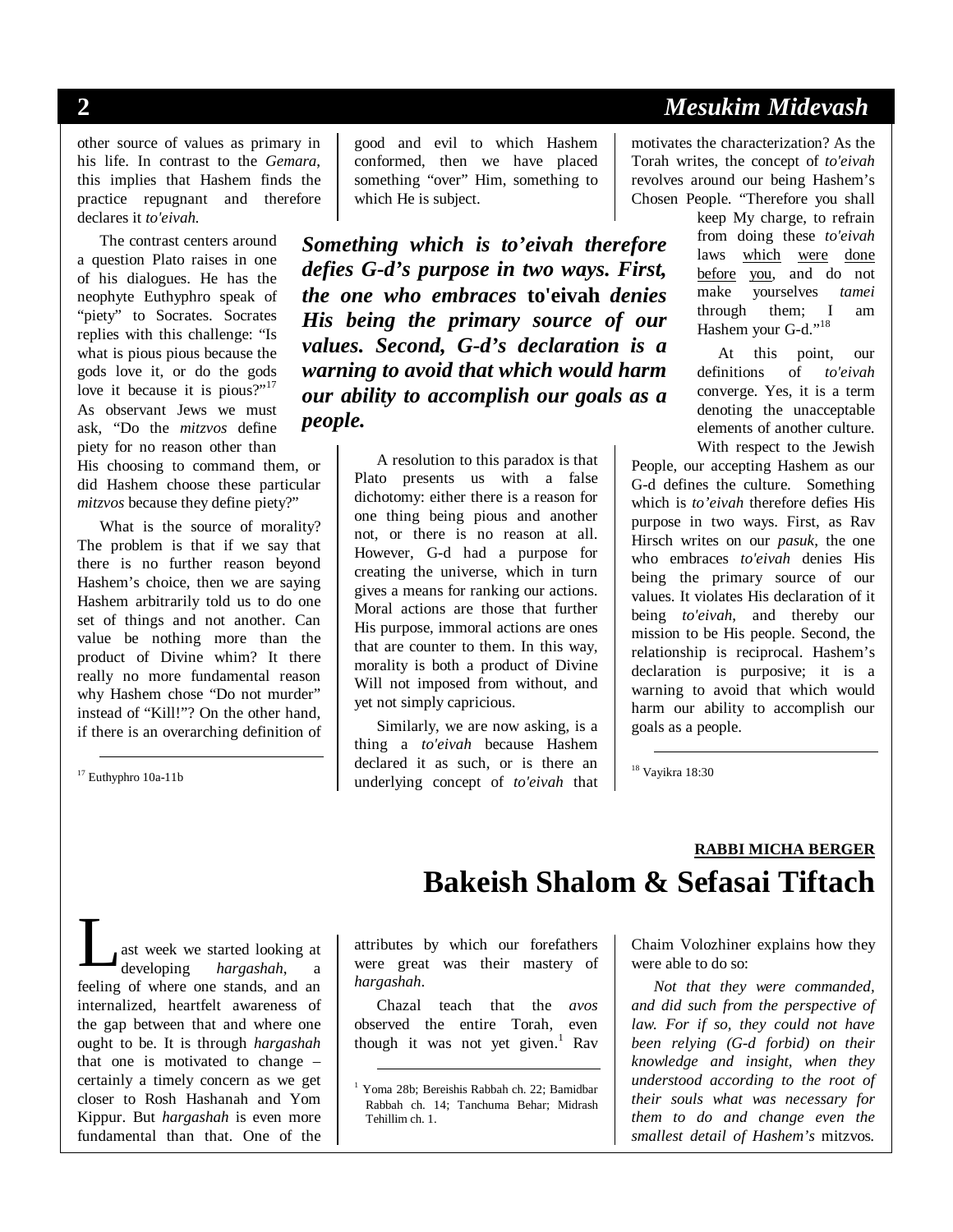#### *Mesukim Midevash* **3**

*Yaakov our father* a"h *would not have married two sisters, and Amram would not have married his aunt (G-d forbid).* 

*Rather, [they observed the Torah] from the perspective of their understanding through the purity of their minds the awesome repairs that are made by each* mitzvah *in all the worlds and higher and lower forces, and the great damage, destruction and ruin (G-d forbid) that will be caused in them if they are not fulfilled. …* 

*Therefore Yaakov our father* a"h *understood that according to the root of his soul he would cause graet repair in the upper forces and worlds if he would marry these two sisters, Rachel and Leah, and how these two would build the house of Israel. He planned and acted to get them to marry* 

*him. And the same idea with Amram, who married his aunt Yocheved so that Moshe, Aharon, and Miriam would come from her.*<sup>2</sup>

The observance of the Torah by the generations that preceded it was not the observance of *halachah* as law. Otherwise, they could never have, on their own initiative, violated a G-d given law. Instead, through *hargashah* they were able to feel what was the appropriate action for the completion of their souls and for the supernal worlds and forces that can be moved by the actions on their souls.

As we discussed last week, the first part of *hargashah* is an awareness of where one stands. We outlined how to get started implementing the *ba'al mussar*'s central tool for this, maintaining a *cheshbon hanefesh*, an accounting of the soul, keeping track of the decisions one makes each day.<sup>3</sup>

The other half of *hargashah* is to become aware of the ideal, internalize it, and create a longing to reach it. One tool for accomplishing this is *hispa'alus*, literally, working on oneself. Making an emotional impression through passionate, intense and extended study, reciting "with lips aflame" as Rav Yisrael Salanter repeatedly describes it.

The Alter of Kelm explains *hispa'alus* as a progression. The process begins with *hisbonenus*, intense and single-minded

**Hispa'alus** *is not only used for internalizing an ideal for one's middos but also in the middah of ahavas Hashem, loving G-d and cleaving to Him, through davening*  **behispa'alus***.* 

> concentration on a single *mussar* idea from a book, a single sentence or paragraph. The idea is not to cover ground but to internalize just one concept. This is a critical point in relating to *mussar* texts. If one approaches the book as one would any other Torah study, the book would not manage to inspire actual change. For that matter, many classical texts seem too full of self-evident truisms to hold one's interest if studied in that manner. The Ramchal overstates this point in his introduction to Mesilas Yesharim, where he tells you that the book will not contain anything you do not already know.

> From this (1) intellectual investment one gets (2) emotionally engaged. Let the emotion find expression by reciting the idea out loud and with a melody. Eventually the mental concentration and emotion combine and (3) the student experiences an epiphany, suddenly realizing a new layer of meaning in the idea. Follow through with that *chiddush* (novellum), deepening it into the full profundity of Torah, into

one's own nature, and how they interrelate.

Ideally, such *hispa'alus* should be pursued for around 20 to 30 minutes. Most people are incapable of maintaining attention exclusively on one single subject for that long. So, begin with five minutes and add to the time as you feel comfortable. When distracted by an extraneous thought, don't actively fight it – the process of fighting it is itself extraneous to the topic of *hispa'alus*. Simply return to the topic and continue.

> *Cheshbon hanefesh* and *hispa'alus* can work well together. Generally, one follows a plan in which one is working on a number of *middos*, but with a particular focus on one. This then becomes the central theme in one's *cheshbon* during that period, and the topic of one's *hispa'alus*.

In an essay titled "How to Sudy a Mussar Thought: *Hisbonenus* in the First Lines of 'Mesilas Yesharim,' " Rav Dessler teaches the kind of analysis produced by *hispa'alus* by example.<sup>4</sup> The essay is divided into sections, each one developing a theme and concluding a phrase from *Mesilas Yesharim* in sequence. After three pages, the essay does not cover the entire first sentence! For example, the opening phrase is "*Yesod hachassidus, veshoresh ha'avodah hatemimah* – The foundation of piety, and the root of pure worship…" The student asks, "Why is the first called a foundation, but the second, a root? How does the metaphor of a foundation differ from that of a root? Why is piety the one that has a foundation, but worship, a root?" And then, once the meaning inherent in every word-choice and the implication of the text have been extracted, he must ask, "How does this speak to me? How do I implement this idea in my life?"

4 Michtav Me'Eliyahu vol. I, pp. 77-80

 <sup>2</sup> Nefesh haChaim sec. 1, ch. 21

<sup>3</sup> See Bakeish Shalom, Mesukim MiDevash vol.1 no. 41, pp 2-3 <http:// www.aishdas.org/mesukim/5764/shoftim.pdf>